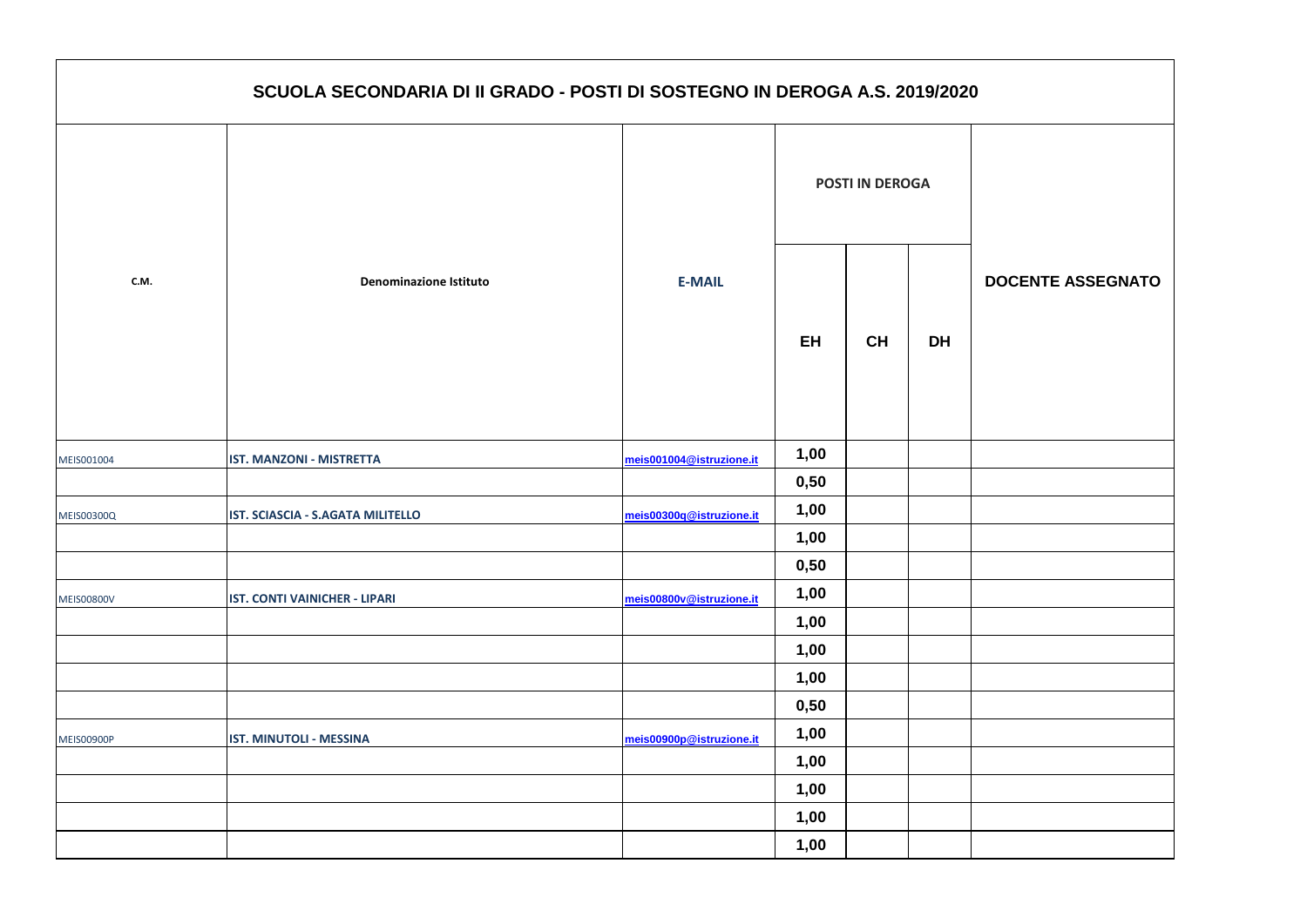|                   |                              |                          | 1,00 |      |  |
|-------------------|------------------------------|--------------------------|------|------|--|
|                   |                              |                          | 1,00 |      |  |
|                   |                              |                          | 1,00 |      |  |
|                   |                              |                          | 1,00 |      |  |
|                   |                              |                          | 1,00 |      |  |
|                   |                              |                          | 1,00 |      |  |
|                   |                              |                          | 1,00 |      |  |
|                   |                              |                          | 1,00 |      |  |
|                   |                              |                          | 1,00 |      |  |
|                   |                              |                          | 1,00 |      |  |
|                   |                              |                          | 1,00 |      |  |
|                   |                              |                          | 1,00 |      |  |
|                   |                              |                          | 1,00 |      |  |
|                   |                              |                          | 1,00 |      |  |
|                   |                              |                          | 1,00 |      |  |
|                   |                              |                          | 1,00 |      |  |
|                   |                              |                          | 1,00 |      |  |
|                   |                              |                          |      | 0,50 |  |
| <b>MEIS01100P</b> | IST. FERRARI - BARCELLONA PG | meis01100p@istruzione.it | 1,00 |      |  |
|                   |                              |                          | 1,00 |      |  |
|                   |                              |                          | 1,00 |      |  |
|                   |                              |                          | 1,00 |      |  |
|                   |                              |                          | 1,00 |      |  |
|                   |                              |                          | 1,00 |      |  |
|                   |                              |                          | 1,00 |      |  |
| <b>MEIS01300A</b> | IST. BISAZZA - MESSINA       | meis01300a@istruzione.it | 1,00 |      |  |
|                   |                              |                          | 0,50 |      |  |
| <b>MEIS01600T</b> | I. I. S. "RENATO GUTTUSO"    | meis01600t@istruzione.it | 1,00 |      |  |
|                   |                              |                          |      |      |  |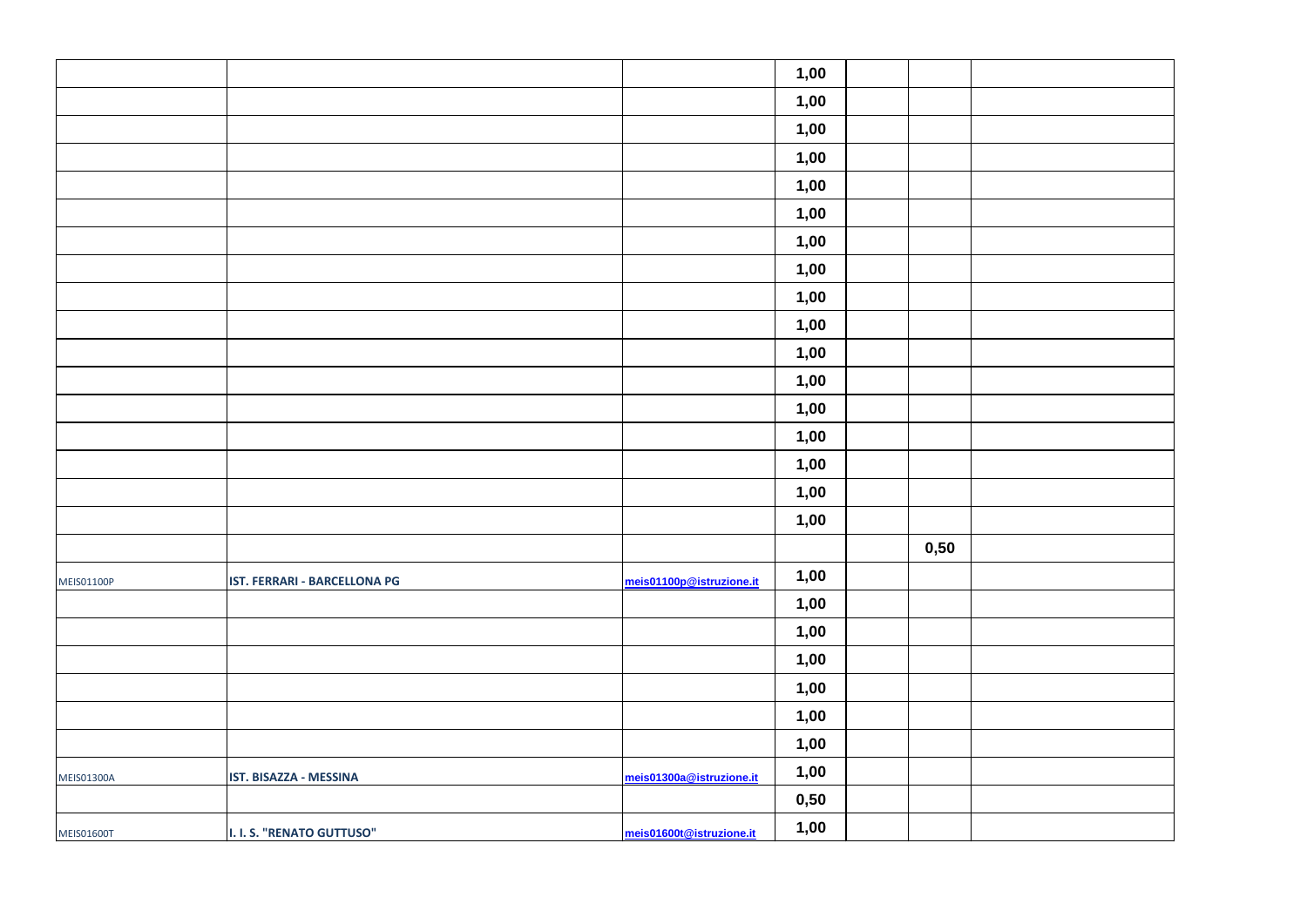|            |                               |                          | 1,00 |  |  |
|------------|-------------------------------|--------------------------|------|--|--|
|            |                               |                          | 1,00 |  |  |
|            |                               |                          | 1,00 |  |  |
|            |                               |                          | 1,00 |  |  |
|            |                               |                          | 1,00 |  |  |
|            |                               |                          | 1,00 |  |  |
| MEIS019009 | IST. ANTONELLO - MESSINA      | meis019009@istruzione.it | 1,00 |  |  |
|            |                               |                          | 1,00 |  |  |
|            |                               |                          | 1,00 |  |  |
|            |                               |                          | 1,00 |  |  |
|            |                               |                          | 1,00 |  |  |
|            |                               |                          | 1,00 |  |  |
|            |                               |                          | 1,00 |  |  |
|            |                               |                          | 1,00 |  |  |
|            |                               |                          | 1,00 |  |  |
|            |                               |                          | 1,00 |  |  |
|            |                               |                          | 1,00 |  |  |
|            |                               |                          | 1,00 |  |  |
|            |                               |                          | 1,00 |  |  |
|            |                               |                          | 1,00 |  |  |
|            |                               |                          | 1,00 |  |  |
|            |                               |                          | 1,00 |  |  |
|            |                               |                          | 1,00 |  |  |
|            |                               |                          | 1,00 |  |  |
|            |                               |                          | 0,50 |  |  |
| MEIS023001 | IST. BORGHESE-FARANDA - PATTI | meis023001@istruzione.it | 1,00 |  |  |
|            |                               |                          | 1,00 |  |  |
|            |                               |                          | 0,50 |  |  |
|            |                               |                          |      |  |  |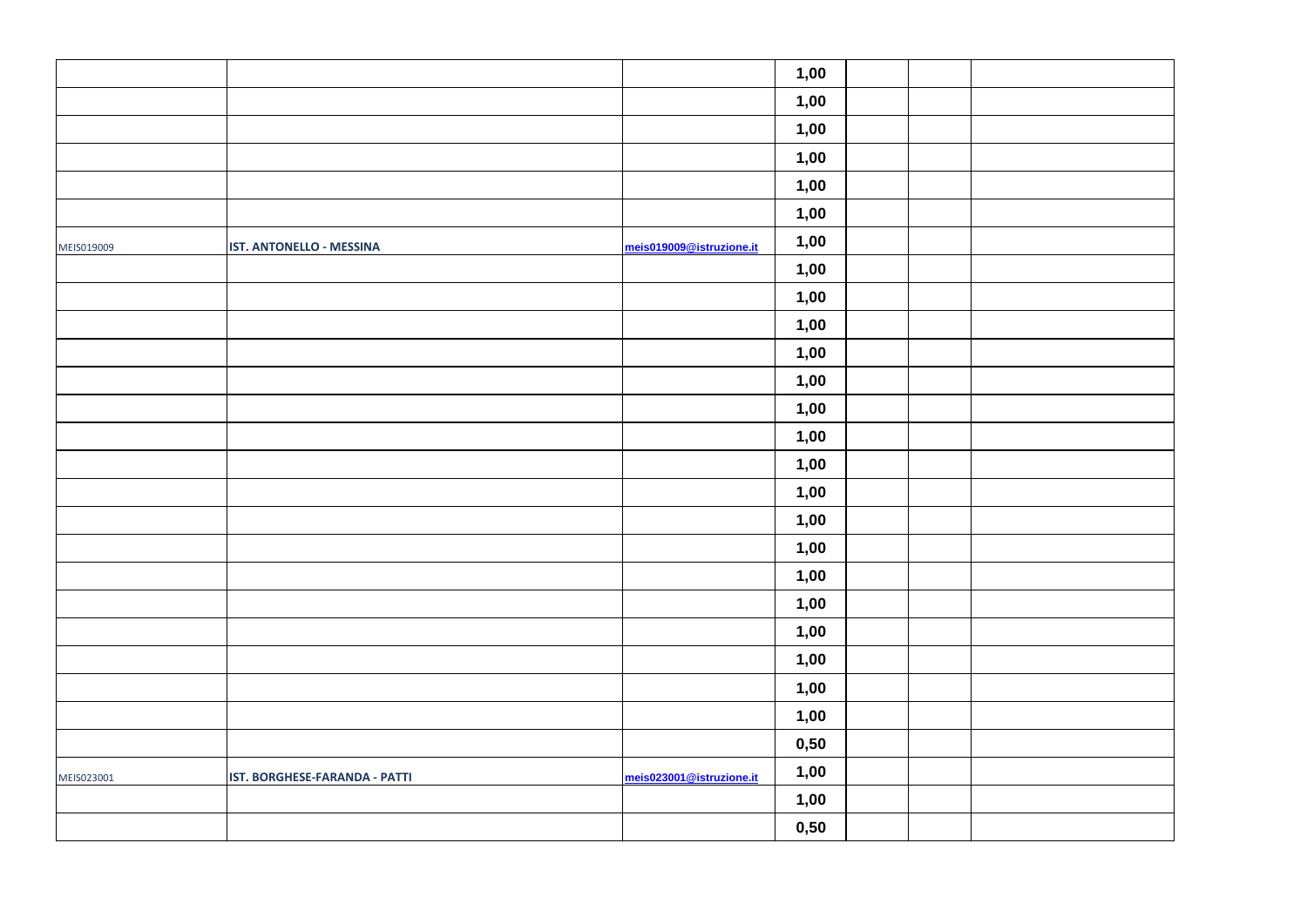|                   |                                   |                          |      | 1,00 |  |
|-------------------|-----------------------------------|--------------------------|------|------|--|
| <b>MEIS02400R</b> | IST. MERENDINO - CAPO D'ORLANDO   | meis02400r@istruzione.it | 1,00 |      |  |
|                   |                                   |                          | 1,00 |      |  |
|                   |                                   |                          | 1,00 |      |  |
|                   |                                   |                          | 1,00 |      |  |
|                   |                                   |                          | 1,00 |      |  |
|                   |                                   |                          | 1,00 |      |  |
|                   |                                   |                          | 1,00 |      |  |
|                   |                                   |                          | 1,00 |      |  |
|                   |                                   |                          | 1,00 |      |  |
|                   |                                   |                          | 1,00 |      |  |
|                   |                                   |                          | 1,00 |      |  |
|                   |                                   |                          | 1,00 |      |  |
|                   |                                   |                          | 1,00 |      |  |
|                   |                                   |                          | 1,00 |      |  |
|                   |                                   |                          | 0,50 |      |  |
| MEIS027008        | IST. VERONA TRENTO - MESSINA      | meis027008@istruzione.it | 1,00 |      |  |
|                   |                                   |                          | 1,00 |      |  |
|                   |                                   |                          | 1,00 |      |  |
|                   |                                   |                          | 1,00 |      |  |
|                   |                                   |                          | 1,00 |      |  |
|                   |                                   |                          | 0,50 |      |  |
| <b>MEIS02900X</b> | IST. MAUROLICO - MESSINA          | meis02900x@istruzione.it | 1,00 |      |  |
|                   |                                   |                          | 1,00 |      |  |
|                   |                                   |                          | 0,50 |      |  |
| <b>MEIS03100X</b> | IST. LA FARINA - BASILE - MESSINA | meis03100x@istruzione.it | 1,00 |      |  |
|                   |                                   |                          | 1,00 |      |  |
|                   |                                   |                          | 1,00 |      |  |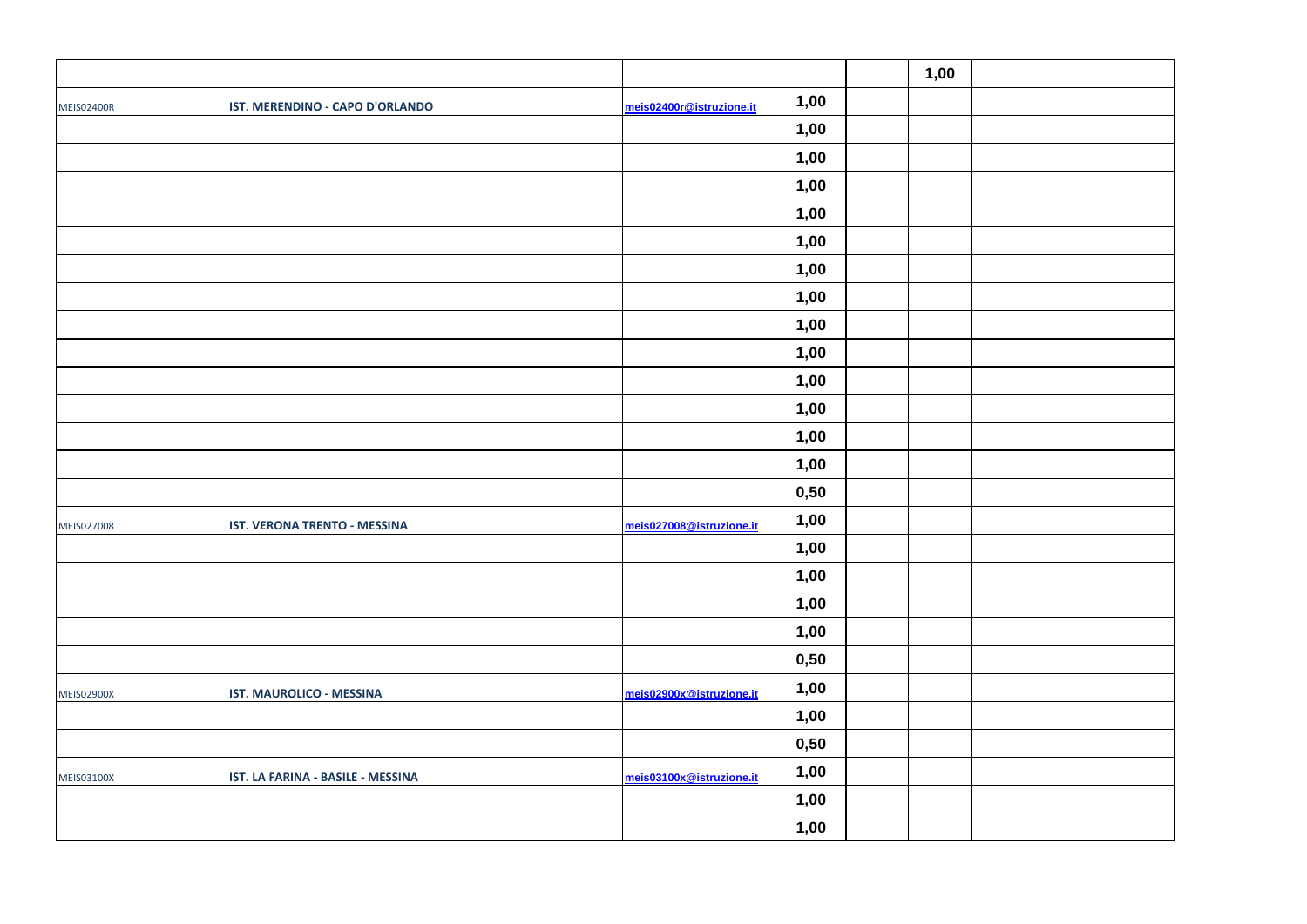|                   |                                  |                          | 1,00 |      |  |
|-------------------|----------------------------------|--------------------------|------|------|--|
|                   |                                  |                          | 1,00 |      |  |
|                   |                                  |                          | 1,00 |      |  |
|                   |                                  |                          | 1,00 |      |  |
|                   |                                  |                          | 1,00 |      |  |
|                   |                                  |                          | 1,00 |      |  |
|                   |                                  |                          | 1,00 |      |  |
|                   |                                  |                          | 1,00 |      |  |
|                   |                                  |                          | 1,00 |      |  |
|                   |                                  |                          | 1,00 |      |  |
|                   |                                  |                          | 0,50 |      |  |
|                   |                                  |                          |      | 1,00 |  |
| <b>MEIS03200Q</b> | IST. CAMINITI - S.TERESA DI RIVA | meis03200q@istruzione.it | 1,00 |      |  |
|                   |                                  |                          | 1,00 |      |  |
| MEIS03300G        | IST. PUGLIATTI - TAORMINA        | meis03300g@istruzione.it | 1,00 |      |  |
|                   |                                  |                          | 1,00 |      |  |
|                   |                                  |                          | 1,00 |      |  |
|                   |                                  |                          | 1,00 |      |  |
|                   |                                  |                          | 1,00 |      |  |
|                   |                                  |                          | 1,00 |      |  |
|                   |                                  |                          | 1,00 |      |  |
|                   |                                  |                          | 1,00 |      |  |
|                   |                                  |                          | 1,00 |      |  |
|                   |                                  |                          | 1,00 |      |  |
|                   |                                  |                          | 1,00 |      |  |
|                   |                                  |                          | 1,00 |      |  |
|                   |                                  |                          | 1,00 |      |  |
|                   |                                  |                          | 1,00 |      |  |
|                   |                                  |                          |      |      |  |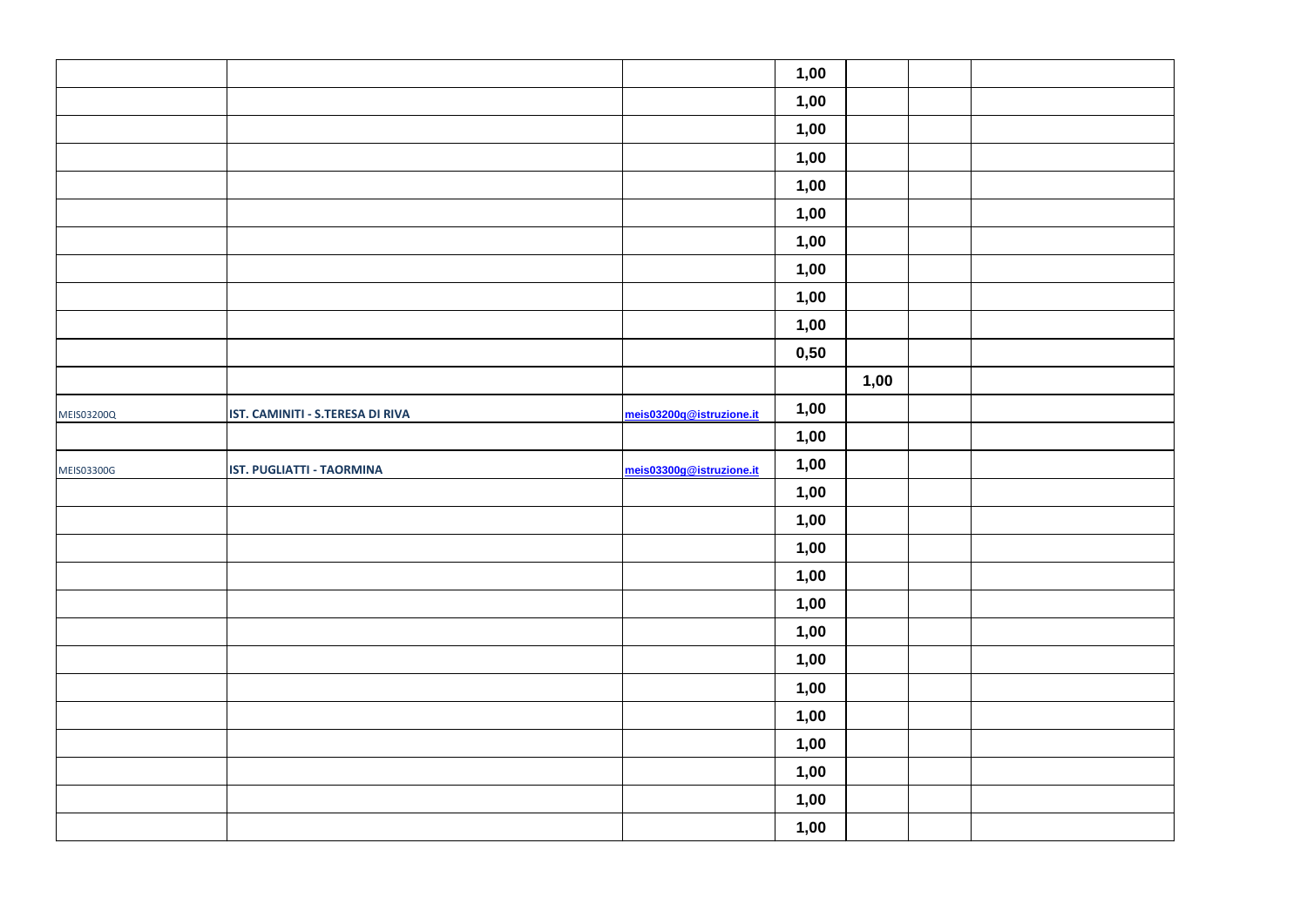| <b>MEIS03400B</b> | <b>IST. MEDI - BARCELLONA PG</b>     | meis03400b@istruzione.it | 1,00 |      |  |
|-------------------|--------------------------------------|--------------------------|------|------|--|
|                   |                                      |                          | 1,00 |      |  |
|                   |                                      |                          | 1,00 |      |  |
|                   |                                      |                          | 1,00 |      |  |
| MEPC060006        | <b>LICEO V. EMANUELE III - PATTI</b> | mepc060006@istruzione.it | 1,00 |      |  |
|                   |                                      |                          | 1,00 |      |  |
|                   |                                      |                          | 1,00 |      |  |
|                   |                                      |                          | 1,00 |      |  |
|                   |                                      |                          |      | 1,00 |  |
| MEPM010009        | <b>LICEO AINIS - MESSINA</b>         | mepm010009@istruzione.it | 1,00 |      |  |
|                   |                                      |                          | 1,00 |      |  |
|                   |                                      |                          | 1,00 |      |  |
|                   |                                      |                          | 1,00 |      |  |
|                   |                                      |                          | 1,00 |      |  |
|                   |                                      |                          |      | 1,00 |  |
| MEPS03000D        | <b>LICEO SEGUENZA - MESSINA</b>      | meps03000d@istruzione.it | 1,00 |      |  |
|                   |                                      |                          | 1,00 |      |  |
|                   |                                      |                          |      | 1,00 |  |
| <b>METD04000X</b> | <b>IST. JACI - MESSINA</b>           | metd04000x@istruzione.it | 1,00 |      |  |
|                   |                                      |                          | 1,00 |      |  |
|                   |                                      |                          | 0,50 |      |  |
|                   |                                      |                          |      | 1,00 |  |
| METD05000E        | IST. L. DA VINCI - MILAZZO           | metd05000e@istruzione.it | 1,00 |      |  |
|                   |                                      |                          | 1,00 |      |  |
|                   |                                      |                          | 1,00 |      |  |
|                   |                                      |                          |      | 0,50 |  |
| <b>METD08000A</b> | IST. FERMI - BARCELLONA PG           | metd08000a@istruzione.it | 1,00 |      |  |
|                   |                                      |                          | 1,00 |      |  |
|                   |                                      |                          |      |      |  |

| 1,00 |  |
|------|--|
|      |  |
|      |  |
|      |  |
|      |  |
|      |  |
| 1,00 |  |
|      |  |
|      |  |
| 1,00 |  |
|      |  |
|      |  |
|      |  |
| 1,00 |  |
|      |  |
|      |  |
|      |  |
| 0,50 |  |
|      |  |
|      |  |
|      |  |